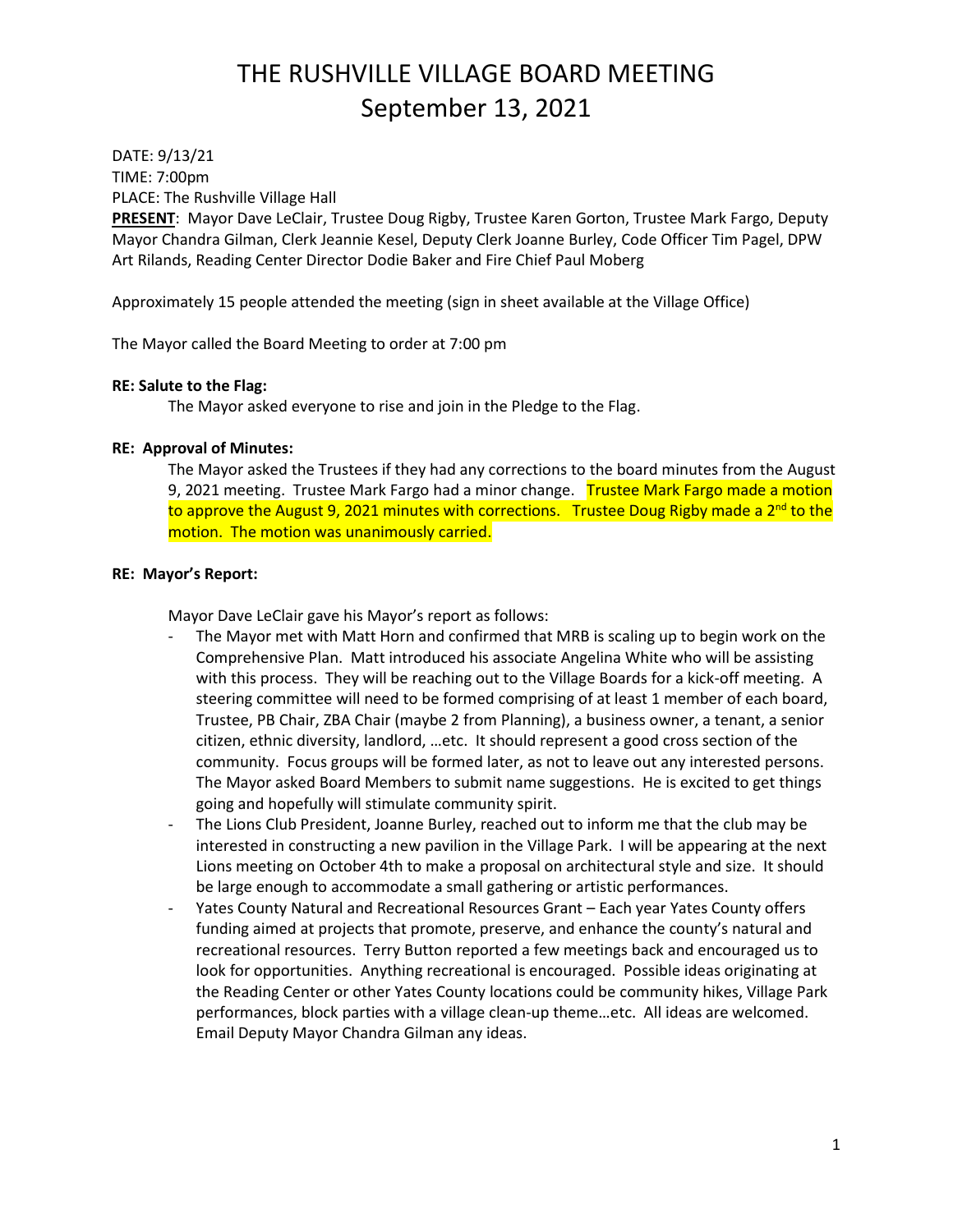#### **RE: Deputy Mayor's Report**

- The Village of Rushville's chicken ordinance was discussed.
- The Bank of the Finger Lakes, division of Wayne Bank was allowed to take over the coffee shop so they could use the drive-up window for bank business.

#### **RE: Public Comments:**

- Jamie Landcastle mentioned that the fire truck does not hold its value. He wanted the Board to be mindful of this the next time the Village purchases a new/used fire truck
- Terry Button, Yates County Legislature –
- Yates County has hired 6 Public Health workers and nurses that are 80-100% reimbursable from the state. They will help with booster clinics and testing at schools, mainly Penn Yan and Dundee.
- Road millings are available to towns and villages
- Tourism Grant Funding need to apply by October and funds appropriated in February
- Public Works accepting bids for new Highway Facility in Benton
- Lots of discussion regarding "mask or no mask"
- Yates County passed a resolution regarding Suicide Prevention Month in September

#### **RE: Public Works Supervisor:**

- Ontario County Sheriff is still looking for the truck that hit the buggy. They are looking for a green truck 1999-2006, Chevy or GMC extended pickup. Could be missing a plastic fender flare.

#### **Streets:**

There might be a little head way on the double poles on Main Street. Frontier was at least looking at the ones across from the Village Hall.

#### **Water**:

- The water tank was inspected last month, everything looked good. DOH was here today for our annual inspection, Kendal said everything looked OK.
- The Village started testing for blue green algae last month and testing weekly. So far, all test results have come back negative.
- In the past DOH has recorded all of the water back flow test results. They are going to stop doing this and the Village will need to start next year doing the monitoring and recording. Not sure how we will do this. I believe the best way to do this is on the computer. Will have to look around for software.
- A leaking water service was repaired last week

#### **Sewer:**

- After the rain storm from a couple of weeks ago, the sewer flows still went up a lot. We have to do some checking around to try and figure out where the water comes from. Maybe sump pumps from houses as they are not supposed to be hooked to the sewer.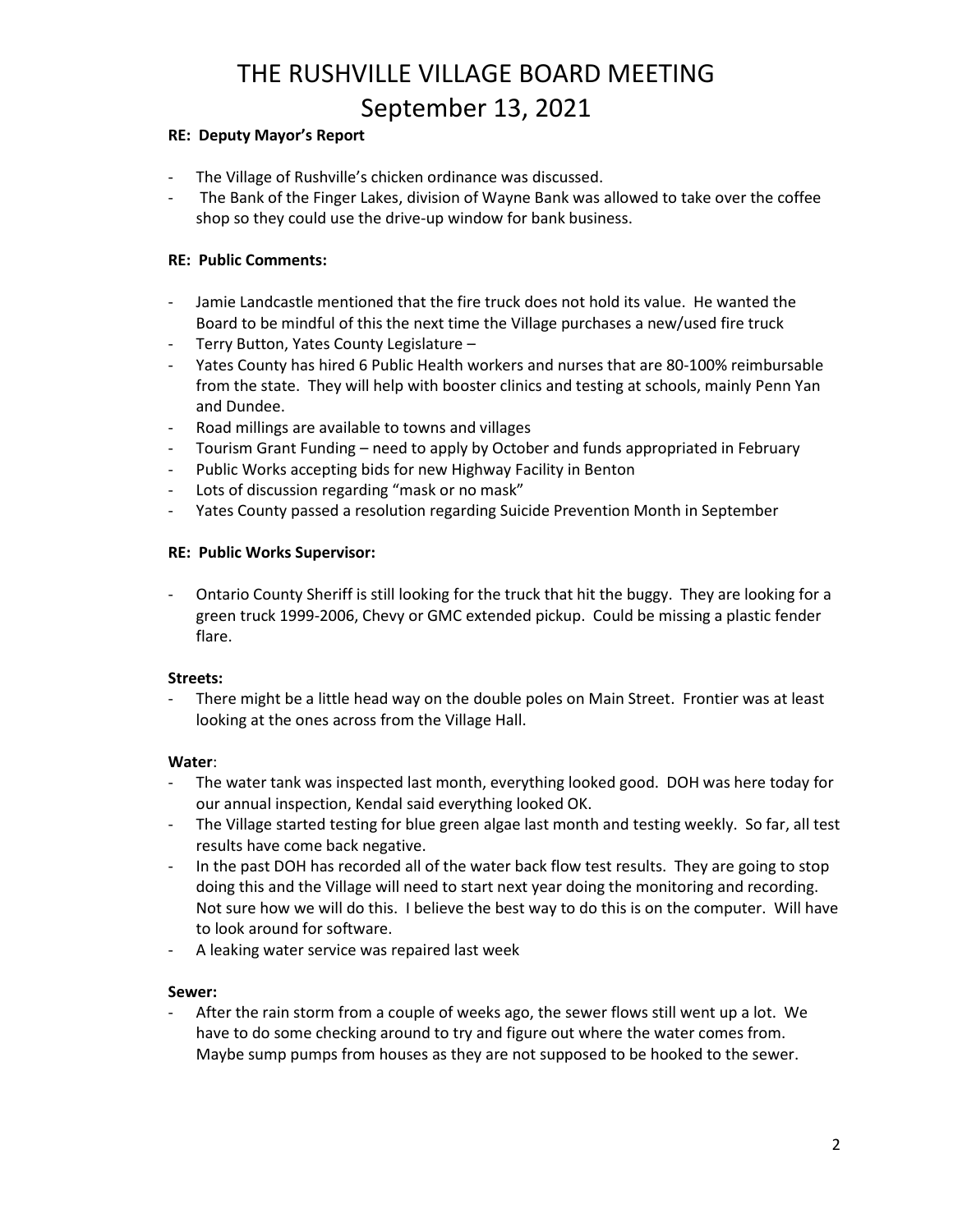#### **Village Hall:**

Proctor was the low bidder (\$19,000) on repairing the Village Hall roof. Not sure when they will start.

#### **RE: Park:**

We changed all the swings hooks. A swing broke a couple of weeks ago. A girl got stuck in the toddler swing. The Fire Department was called to get her out.

#### **RE: Trail:**

- We have trimmed some bushes and removed a couple of trees by one of the bridges that was blocking the creek water flow.

#### **RE: Fire Report:**

- No news on the Grant. There are three weeks left. Paul Moberg, Fire Chief, remains optimistic
- There were 2 calls last month on the fire truck. No returned calls. Trustee Mark Fargo suggested that the fire truck be auctioned off. Paul will bring a bid to the Board for their approval. A motion to auction the fire truck as made by Deputy Mayor Chandra Gilman and seconded by Trustee Mark Fargo. The motion was unanimously carried.
- Paul thanked the Board for the Employee Assistant Program (EAP)

#### **RE: Reading Center Director:**

- 2021 "Summer Fun" Children's Program, "Tails and Tales" was enjoyed by 11 children and their families. The last day was a story walk along the Moody Trail; we did bird watching, games, activities and had a bag lunch picnic for the families.
- The book sale during Rushville Community Days brought in almost \$200. The volunteers ran the sale. Betsy had a rummage with us, and the proceeds to benefit Autism.
- I had 3 home school families (8 children), come tour the library August  $27<sup>th</sup>$ . I opened from 11-12:30 to give them full access to the library. I wrote 5 new library cards that day!
- The library has a "Community Voices" Collection put together by STLS Director Advisory Council Diversity and Inclusion Committee. It is a traveling collection of 58 books (adult, children's and young adult) with fiction and non-fiction titles. We have it from August  $9<sup>th</sup>$  – September 24<sup>th</sup>.
- I attended a 2-hour virtual workshop, Weneed2talk, on September  $9<sup>th</sup>$ . It was about Defining Culture in our Library through Diversity and Inclusion.
- The library is doing an event called "Chalk the Walk" on September  $9<sup>th</sup>$ . It is sponsored by Yates County Suicide Prevention Coalition and The Living Well Mission. They provided us with the chalk and some give-a-way items and pamphlets.
- Our new Rotating Youth Collection will be in this month.
- Trick & Treating will be October  $31<sup>st</sup>$  from 6-8pm in the Village.

#### **RE: Code Enforcement officer:**

- Inspection of projects in progress
- Tim received preliminary site plans from Mr. Foster for new build on Douglas Drive
- Working on resolving life safety issues at 13 North Main Street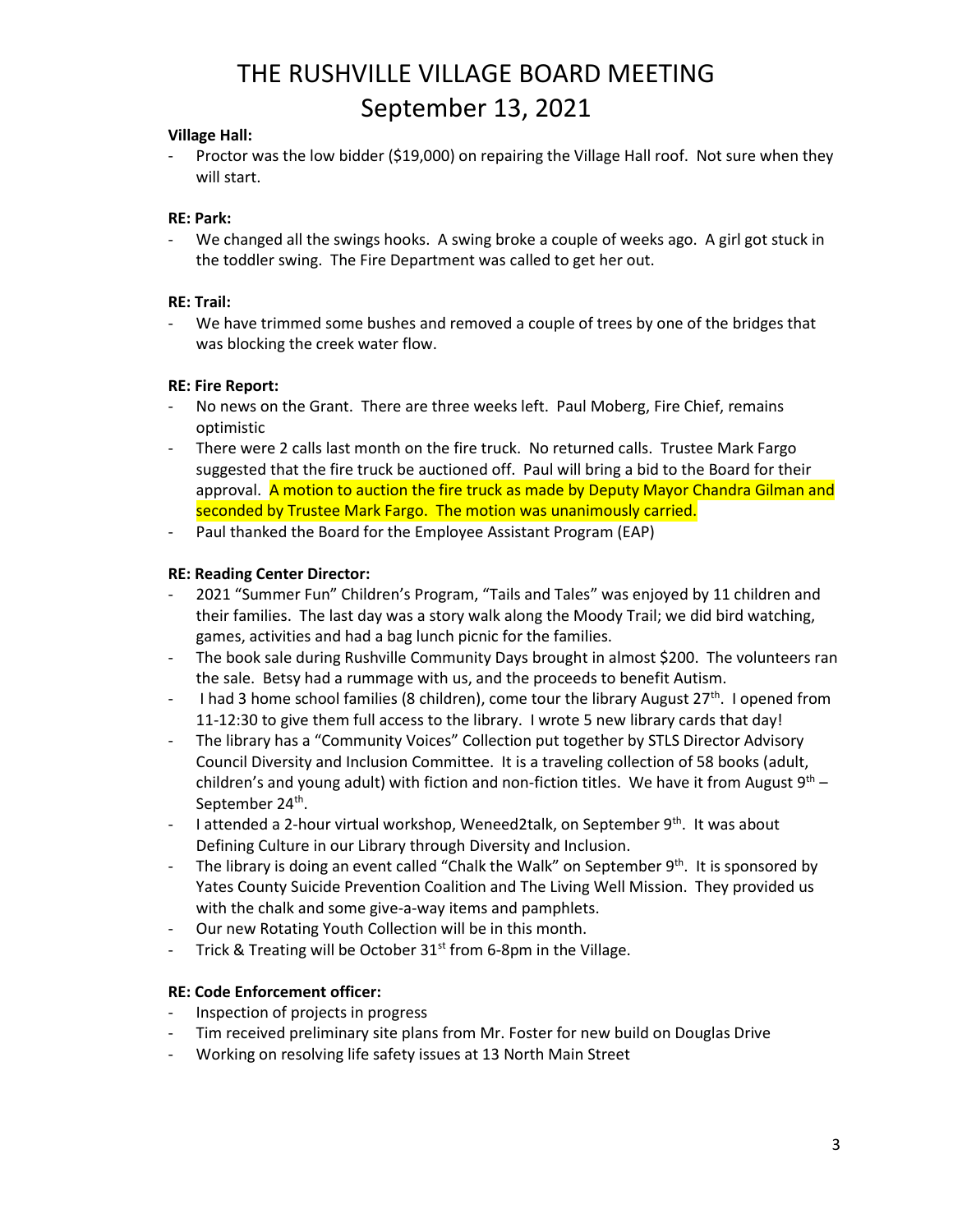- Follow up on Rosato, 9 Chapel Street Obtained permit for new roof
- Obtaining required training through webinars

#### **RE: Local Law Change for Chickens:**

- Both County planning board reviews are complete, so the next step would be for the Village Planning Board to meet for the purpose of making a recommendation to the Village Board.
- A motion to schedule a Public Hearing for the Chicken Ordinance for October 18, 2021 was made by Deputy Mayor Chandra Gilman and seconded by Trustee Mark Fargo. The motion was unanimously carried.

#### **RE: Resolution for Standard Work Day and Reporting Resolution for Elected and Appointed Officials:**

This form needs to be submitted to the Pension Integrity Department at the NYS Retirement Office. A motion to adopt the Standard Work Day and Reporting Resolution for Elected and

Appointed Officials as presented was made by Trusteed Mark Fargo and seconded by Trustee Karen Gorton. The motion was unanimously carried.

#### **Re Bills:**

A motion was made by Trustee Doug Rigby and seconded by Deputy Mayor Chandra Gilman to authorize payment of the Genesee Valley Construction Invoice in the amount of \$11,229.00. The motion was unanimously carried.

A motion was made by Trustee Doug Rigby and seconded by Deputy Mayor Chandra Gilman to authorize payment of the Genesee Valley Construction Final Invoice in the amount of \$8,266.00. The motion was unanimously carried.

A motion was made by Deputy Mayor Chandra Gilman and seconded by Trustee Doug Rigby to authorize payment of the Fineline Pipeline Final Invoice in the amount of \$37,903.22. The motion was unanimously carried.

A motion was made by Trustee Mark Fargo and seconded by Trustee Doug Rigby to authorize payment of the General bills in the amount of \$29,186.56. The motion was unanimously carried.

A motion was made by Deputy Mayor Chandra Gilman and seconded by Trustee Karen Gorton to authorize payment of the Cemetery bills in the amount of \$571.00. The motion was unanimously carried.

A motion was made by Trustee Doug Rigby and seconded by Trustee Mark Fargo to authorize payment of the Water bills in the amount of \$8,315.55. The motion was unanimously carried.